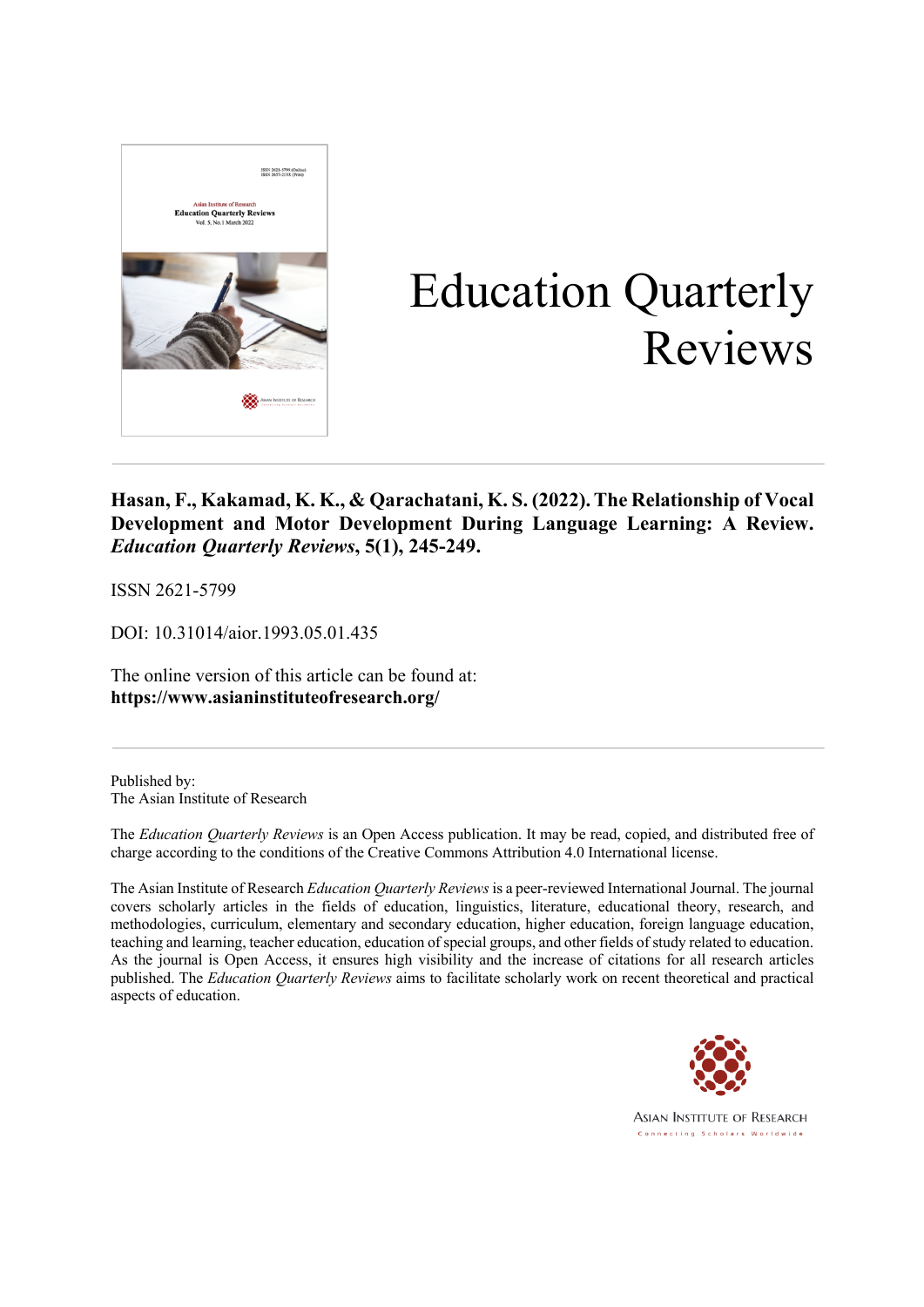

## The Relationship Between Vocal Development and Motor Development During Language Learning: A Review

Ferman Hasan<sup>1</sup>, Karwan Kakabra Kakamad<sup>2</sup>, Karim Sharif QaraChatani<sup>3</sup>

<sup>1</sup> Psychology Department, Faculty of Arts, Soran University, Iraq. Email: farman.aula@soran.edu.iq

<sup>2</sup> Psychology Department, Faculty of Arts, Soran University, Iraq. Email: karwan.kakamad@soran.edu.iq

<sup>3</sup> Faculty of Basic Education, University of Sulaimani. Email: Kareem.abdulla@univsul.edu.iq

#### **Abstract**

This study attempted to search the nature of language development and the relationship between vocal development and motor development in infancy, and it relied on the descriptive and qualitative approach and the method of content analysis to review and compare three researches related to the relationship of language development and physical development during language learning in the infancy. The results of the three studies, despite some difference between them, indicates the relationship between sound, movement, and body signals before, during and after language learning in infancy.

**Keywords:** Vocal Development, Motor Development, Language Learning

#### **1. Introduction**

Aspects of language or sound—vocalization—development in infant children and the links between language and gestures. All of the sources discuss some aspects of the relationship between infant gesturing or hand movements and development factors of language. The The three articles we are considering for this paper all look at various research is being conducted for several reasons. This type of research can help investigators learn more about cognitive development as well as the earliest stages of language development. Some of the research might also give investigators insights into diagnosing early autism spectrum disorder and further identify if there are exact developmental stages of language that are common or universal to all children.

#### **2. The relationship between language development and physical development according to the view of dynamic system theory**

In the work "The Interplay Between Language, Gesture, and Affect During Communicative Transition: A Dynamic Systems Approach (Parlade´&Iverson,2011), the authors are looking at different groups of infants they define as "spurters" and "non spurters" in an effort to learn more about transition periods during the language development process. These investigators believe there is an important difference between infants who spurt or elicit increased vocalizations or word utterances and word learning rates. It appears from the research that children who are "spurterers" develop vocabularies differently than children who are not spurters. Moreover, there is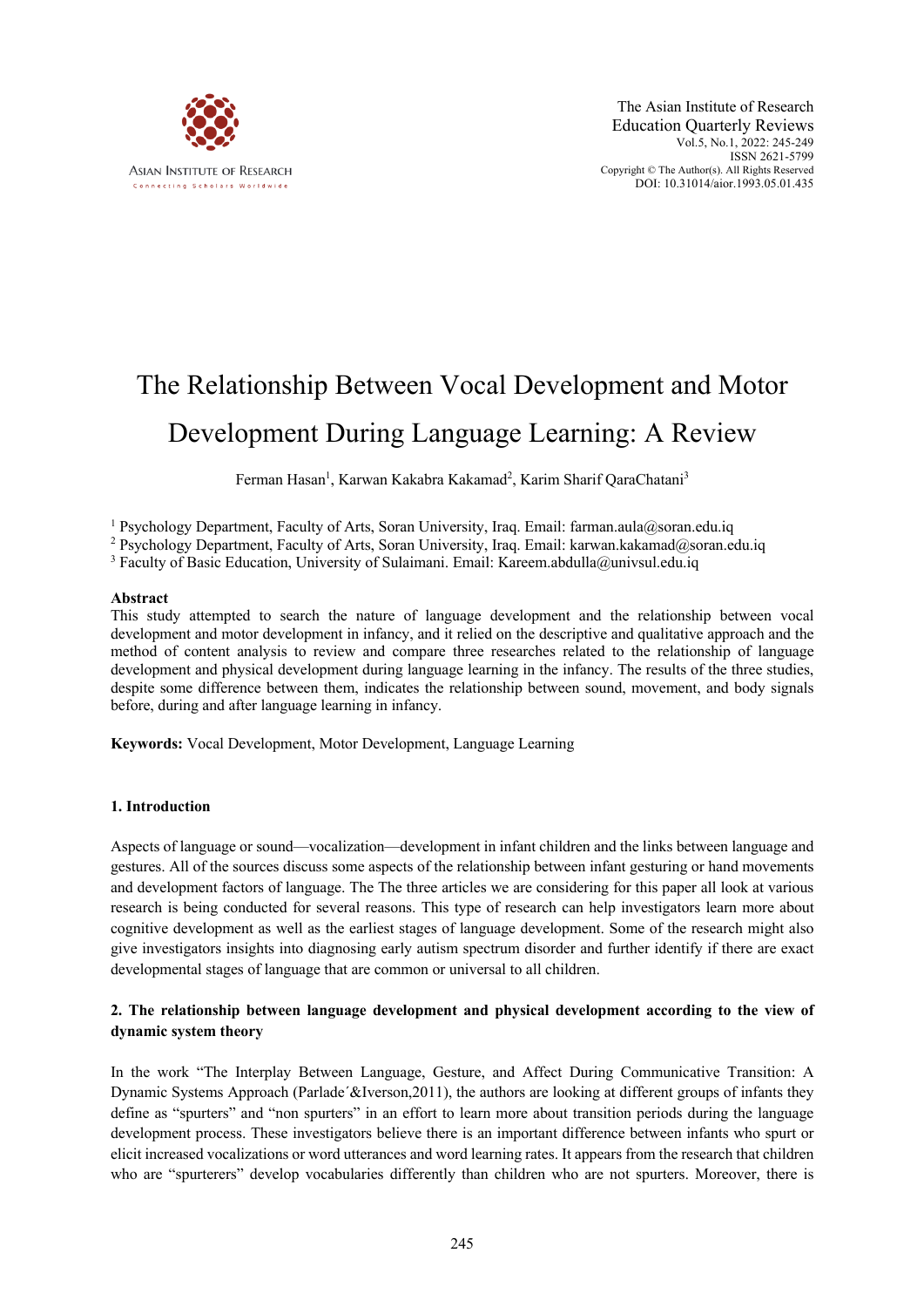evidence that communicative expressions such as frowns or smiles occur both in isolation or when the infant is alone and also when they are with others such as parents or caregivers. This implies that cognitive developments are also taking place irrespective of this type of behavior employed for communication with others. The research also looks at relationships between such things as an infant's hand and arm movements and vocalizations.

These researchers, in their work, point to other scientific studies by (Yale, Messinger, Cobo-Lewis, & Delgado, 2003; Yale, Messinger, Cobo-Lewis, Oller, & Eilers, 1999). These studies have been used as evidence for the existence of multidimensional development in relational attitudes in the infant stage (breastfeeding period). For example, as young as three months old, children can use simple facial expressions (such as smiling or refusing) as well as some sound expressions. These studies have been used as evidence for the existence of multidimensional development in relational attitudes in the infant stage (breastfeeding period). For example, as young as three months old, children can use simple facial expressions (such as smiling or refusing) as well as some sound expressions. And some research speaks of the existence of links between the gestures of the arms and the pronunciation of the sounds, this at the age of six months. In this regard CF (Iverson & Fagan, 2004). Other works have been mentioned such as those (Adamson & Bakeman, 1985; Kasari, Sigman, Mundy, & Yirmiya, 1990; Messinger & Fogel, 1998; Mundy, Kasari, & Sigman, 1992). They proved that around the age of 12 months, facial expressions would be accompanied by meaningful gestures, such as finger-pointing and object demonstration in children. For these researchers, the aim of these studies was to analyze these changes in the adaptation of facial expression with arm gestures, sound pronunciation and words.

The connections between language and gesture at different stages such as before, during and after language learning are highlighted by the findings of this study. The research seems to suggest that children show a discernible transition in word learning and gesturing depending on how much they are learning. In other words, infants who are experiencing more utterances and more vocabulary development have more significant changes in their other communicative behaviors like hand movements and facial expressions. These discoveries may give researchers more insight into stages of both language and developmental transitions and any connections between the two phenomenons. These researchers theorize that by identifying early small differences in beginning stages of development they can more fully understand development stages at later periods in childrenhood and even adult development.

It can be seen that the background of this study is based on the theory of dynamical systems. The researchers point out that the basis of these studies is very useful for researching the system of human relations in the transformation phase, for two main reasons:

- Dynamic system theory relies on the connections between all the organs of the human body as a source of change.
- Because this theory refers to this new form of attitude that appears in the transitional phase, and is in itself an opening that allows us to understand the process of change (According to the researchers).

This research is based on the assumption that the transformation phase in development brings instability in which we can see changes, especially in dynamical system theory.

#### **3. Collaboration between movement and sound styles during Canonical Babbling**

Canonical Babbling, CB is a kind of repetition of sounds that appears at the age of six to seven months. These expressions are, in a way, the attachment of the letters and their repetition, like when a child says: mamamaa or daddy daddy, these expressions appear suddenly. Children who are just a few months old test the use of sounds and expressions, which is how children develop their language learning. When the child is testing sound expressions he is trying to express himself but he cannot. There are three kinds of Canonical Babbling:

- Marginal babbling: which appears between four and six months, the child mixes vowels and consonants, for example when he says: ma aaaaa, paaa paaaaa, uuuuumn.
- Reduplicated Babbilng: This is the stage where the child repeats the same expression or the same sound, for example: ma ma ma, ba ba ba ba ba ba, dad a da dad.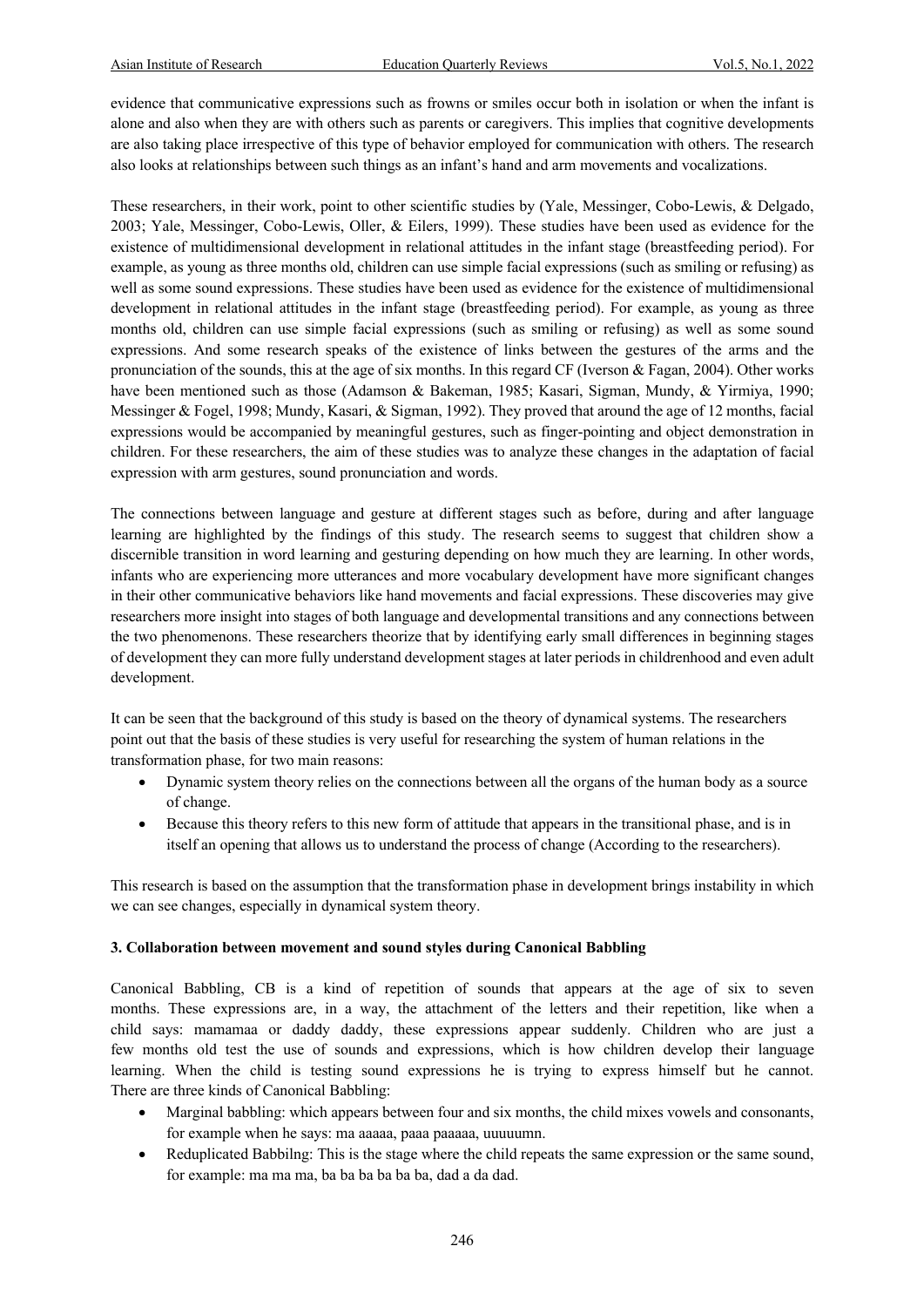• Nonreduplicated Babbling: This comes between the ages of nine and 12 months the child is making sounds but cannot yet construct correct words.

This explains to us that the relationship between Canonical babbling and gestural actions in children begins even before they know the difficulty of words. This relationship will influence the development of the child's language. BC is not only the product of development, for the experience of hearing is also important, which is visible in the development of all languages in the world in general (Field, 2011; Oller, 2000; Goldstein & Schwade, 2008).

The study by Keiko Ejiri and Nobuo Masataka entitled, "Co-occurrence of preverbal vocal behavior and motor action in early infancy (Ejiri &Masataka, 2001) , the scholars look at the relationship between vocal behaviors and motor actions and pre linguistic development. The study is interested in understanding processes at work in this pre linguistic period that may affect later development processes such as acquiring the abilities to articulate auditory movements such as rapid glottal movements and other articulatory soundings

The findings of the study suggest that there is a relationship between an infant's rhythm actions and vocalizations. In this study they call these early vocalizations canonical babbling or CB. The research suggests that CB co-occur with motor action in a manner that can be recorded and studied. From this data they believe there is definitely a connection between the two that enables infants to gain the early abilities to begin to form sounds which will eventually become words and vocabularies. In other words, even before infants begin to form the rough outlines of words there is a connection between CB and motor actions that plays a major part in later language development.

#### **4. The primitive relationship between speech and bodily movements before the onset of expressive behavior and verbal activity**

The final study reviewed for this paper is entitled, "Multimodality in infancy: vocal-motor and speech-gesture coordinations in typical and atypical development." Author Jana M. Iverson (Iverson, 2010). The study looks at the earliest links between gestures and speech even before speech or vocal motor activity has begun. Iverson's research strongly suggests that there is a pre babbling or cooing or spurt stage where hand and pre vocal development is occurring. This has implications for later developments which clearly show strong connections between speech and gestures.

The researcher presented the primitive relationship between speaking and signals before the start of the speaking activity or the movement of the mouths, and confirms that the activation of the movement of the hands and the movement of the mouths has a role in the issue of raising the voice and this indicates the relationship between speech and the signal, and the researcher reveals here two things:

- Before the child can benefit from using the hand or the mouth for the required relationship, (sense and movement) are two main factors in memory connections.. Variations in coordinating methods exist since the beginning of life and with continued growth as well, and these coordinations grow and strengthen more when the child reaches the required stage.
- The research focuses mainly on coordination between vocal-motor, speech and movement, which gives an introduction in the field of growth of the next, and it is of great importance in the case of studying the various characteristics.

This research also refers to the development of signs before speaking, and most importantly, the understanding of these relationships, which is a source of assistance in diagnosing the onset of the stage (utism) in the child, meaning that this research is an indicator of the changes that occur in the pre- and expected movements when children grow, especially when they show Sources of motor and speech development when vocal-motor coordination, and vocalmotor growth can be useful for early diagnosis of utism, because utism appears when the growth process worsens, especially at the third year of life. One of the most important symptoms of (utism) is the delay in movement and speech with the continuation of incomprehensible echoes and imitating it with those around it of movement and speech without understanding their meanings and the problem in the expression of names.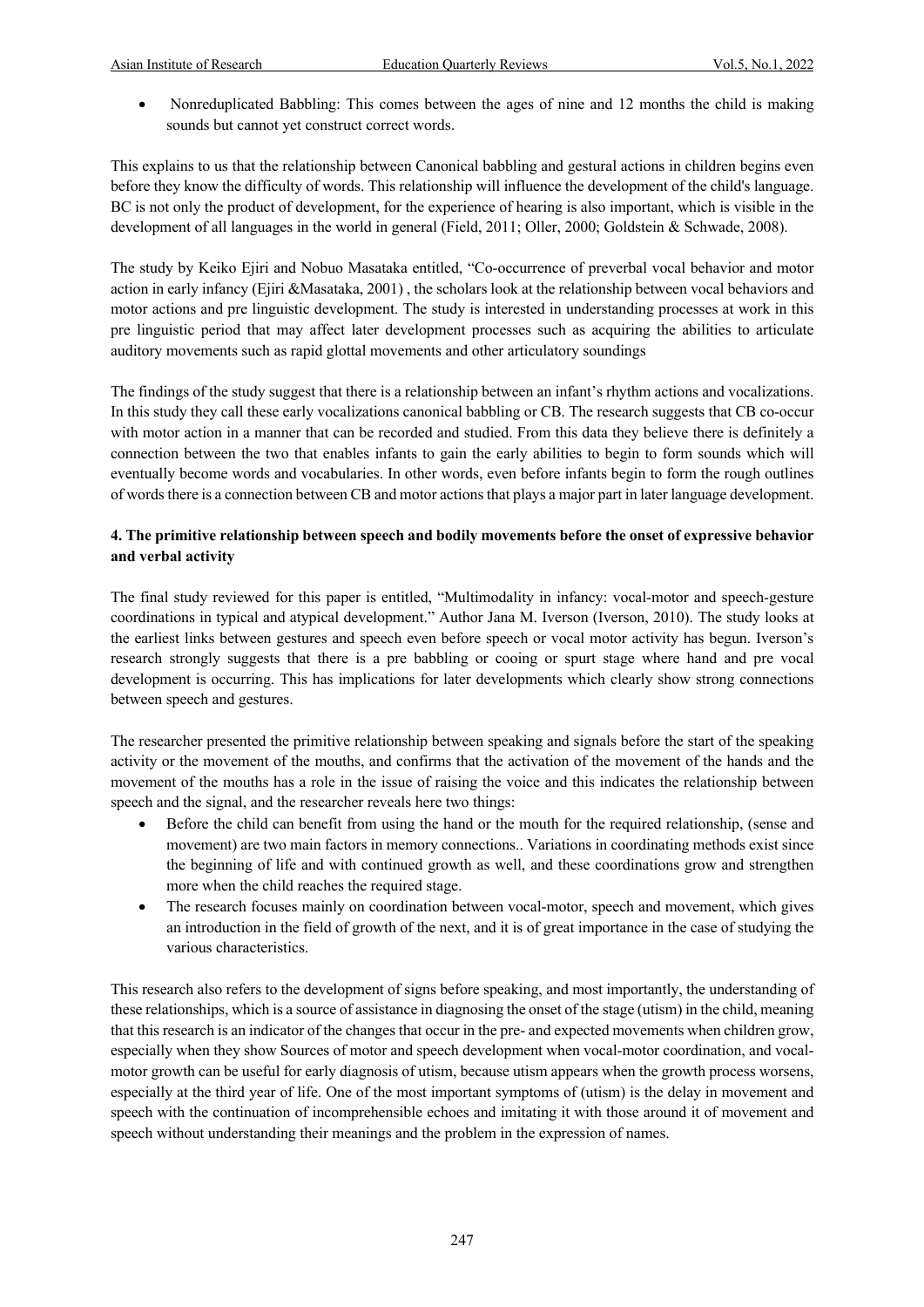The findings suggest that later word gesture coordination are processes preceded by infant hand mouth movements. Exactly what these findings mean will require even further research but the implications are considerable for scholars interested in the development of multi modal communication systems. The research described in this paper indicates that changes in gesture occur even before speech. Perhaps, the most important finding is that understanding these connections can help diagnosis the earliest stages of childhood autism.

#### **5. Conclusion**

These three studies deal with the link between gesture and sound in language learning, with an emphasis on language and sound development and expressive behaviors in newborns. The question of factors of language development in newborns at different stages before, during and after language learning is also raised.

- Before language learning, at the age of a newborn child, it is the stage of the explosion of sounds and gestures without precise meaning.
- The stage of language learning, at six months of age, is a stage in which there are connections between the movements of the hands and feet and the child's first facial signs.
- The post-learning stage occurs at over 12 months, a stage in which children move their heads with their hands and feet to express anything or idea. At this stage there is also a balance between facial expressions and hand and foot movements.

These articles are generally similar in their scope of investigation and contribute to the boarder data about gesture/movement and language/vocal motor development. They only differ significantly in their focus of the different theoretical stages of infant language development. The stages of these various processes are still regularly debated and researched by investigators. To date, there is no universal agreement about the development stages and processes which is accepted by all researchers. Moreover, there are still no universally agreed upon definitions for various speech and development terminology. At some point in the future it would be beneficial if agreement could be reached on some of these things so they could be organized within a broader framework for more investigation and study.

However, these studies are very important to the developing research on this topic. It seems very clear there are connections between infant gestures and the language development process. As a result, the research is exciting for many reasons. As scholars and investigators learn more about these connections they will be in a better position to understand and explain language development. If this can be achieved the ramifications for the future would be substantial. In the future investigators or even doctors could identify such things as learning deficits or worse things such as Autism. They could also learn how to make childhood learning more efficient and it could even have implications for curricula development in early childhood development stages. Finally, although largely unknown, understanding early language developmental and cognitive processes could affect the way adult cognition and development are understood.

#### **Acknowledgments**

Many thanks to professor **Kareem Sharif Karachatany** the head of Special Education Department in College of Basic Education at University of Sulaimani for his scientific guidance during the preparation and writing of this scientific paper.

#### **References**

- Adamson, L. B., & Bakeman, R. (1985). Affect and attention: Infants observed with mothers and peers. Child Development, 56, 582–593. doi:10.2307/1129748.
- Ejiri, K., & Masataka, N. (2001). Co-occurences of preverbal vocal behavior and motor action in early infancy. Developmental Science, 4(1), 40-48.

Field, K,.(2011). What is Babbling?. Retrieved, August 22, 2021, from playing with words 365: http://www.playingwithwords365.com/what-is-babbling/